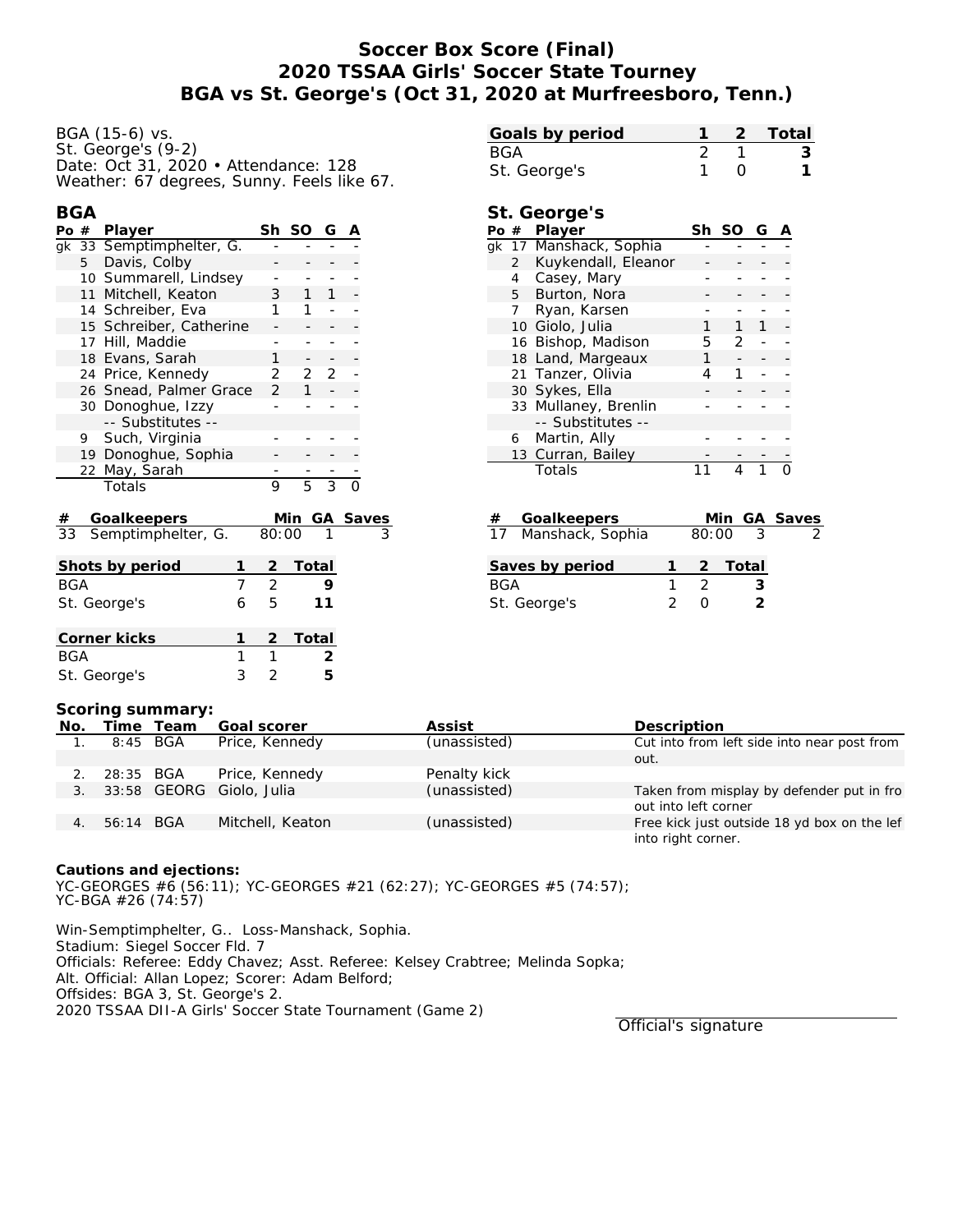# **Play-by-Play Summary (1st period) BGA vs St. George's (Oct 31, 2020 at Murfreesboro, Tenn.)**

**BGA Starters:**

- GK 33 Semptimphelter, G.
	- 5 Davis, Colby
	- 18 Evans, Sarah
	- 30 Donoghue, Izzy
	- 24 Price, Kennedy
	- 11 Mitchell, Keaton
	- 10 Summarell, Lindsey
	- 15 Schreiber, Catherine
	- 14 Schreiber, Eva
	- 17 Hill, Maddie
	- 26 Snead, Palmer Grace
- **St. George's Starters:**
- GK 17 Manshack, Sophia
	- 16 Bishop, Madison
		- 21 Tanzer, Olivia
		- 30 Sykes, Ella
		- 18 Land, Margeaux
		- 5 Burton, Nora
		- 33 Mullaney, Brenlin
		- 2 Kuykendall, Eleanor
		- 7 Ryan, Karsen
		- 10 Giolo, Julia
		- 4 Casey, Mary

- 00:00 Semptimphelter, G. at goalie for BGA.
- 00:00 Manshack, Sophia at goalie for St. George's. Foul on BGA. Foul on BGA.
- 03:50 Shot by BGA Evans, Sarah HIGH. Foul on BGA. Foul on BGA.
- 05:52 Shot by GEORGES Tanzer, Olivia HIGH.
- 07:13 Corner kick by GEORGES Sykes, Ella [07:13]. Foul on St. George's.
- 08:45 GOAL by BGA Price, Kennedy (FIRST GOAL).

### **BGA 1, ST. GEORGE'S 0**

\*Cut into from left side into near post from 18 yds out.

- 09:48 Corner kick by GEORGES Sykes, Ella [09:48]. Foul on BGA.
- 13:25 Shot by GEORGES Bishop, Madison, SAVE Semptimphelter, G..
- 13:30 Shot by GEORGES Bishop, Madison HIT CROSSBAR.
- 13:35 Shot by GEORGES Bishop, Madison WIDE LEFT. Foul on BGA.
- 16:35 Offside against BGA. Foul on St. George's. Foul on BGA.
- 22:06 Shot by BGA Snead, Palmer Grace WIDE RIGHT. Foul on BGA.
- 23:50 Corner kick by BGA Mitchell, Keaton [23:50].
- 24:19 Shot by BGA Snead, Palmer Grace, SAVE Manshack, Sophia.
- 25:24 Shot by BGA Mitchell, Keaton BLOCKED. Foul on St. George's.
- 27:13 GEORGES substitution: Martin, Ally for Casey, Mary. Foul on St. George's.
- 28:35 BGA Price, Kennedy PENALTY KICK GOAL.

### **BGA 2, ST. GEORGE'S 0**

Foul on St. George's.

- 29:55 Shot by GEORGES Tanzer, Olivia HIT CROSSBAR.
- 30:25 GEORGES substitution: Casey, Mary for Kuykendall, Eleanor. Foul on St. George's.
- 33:15 Corner kick by GEORGES Sykes, Ella [33:15].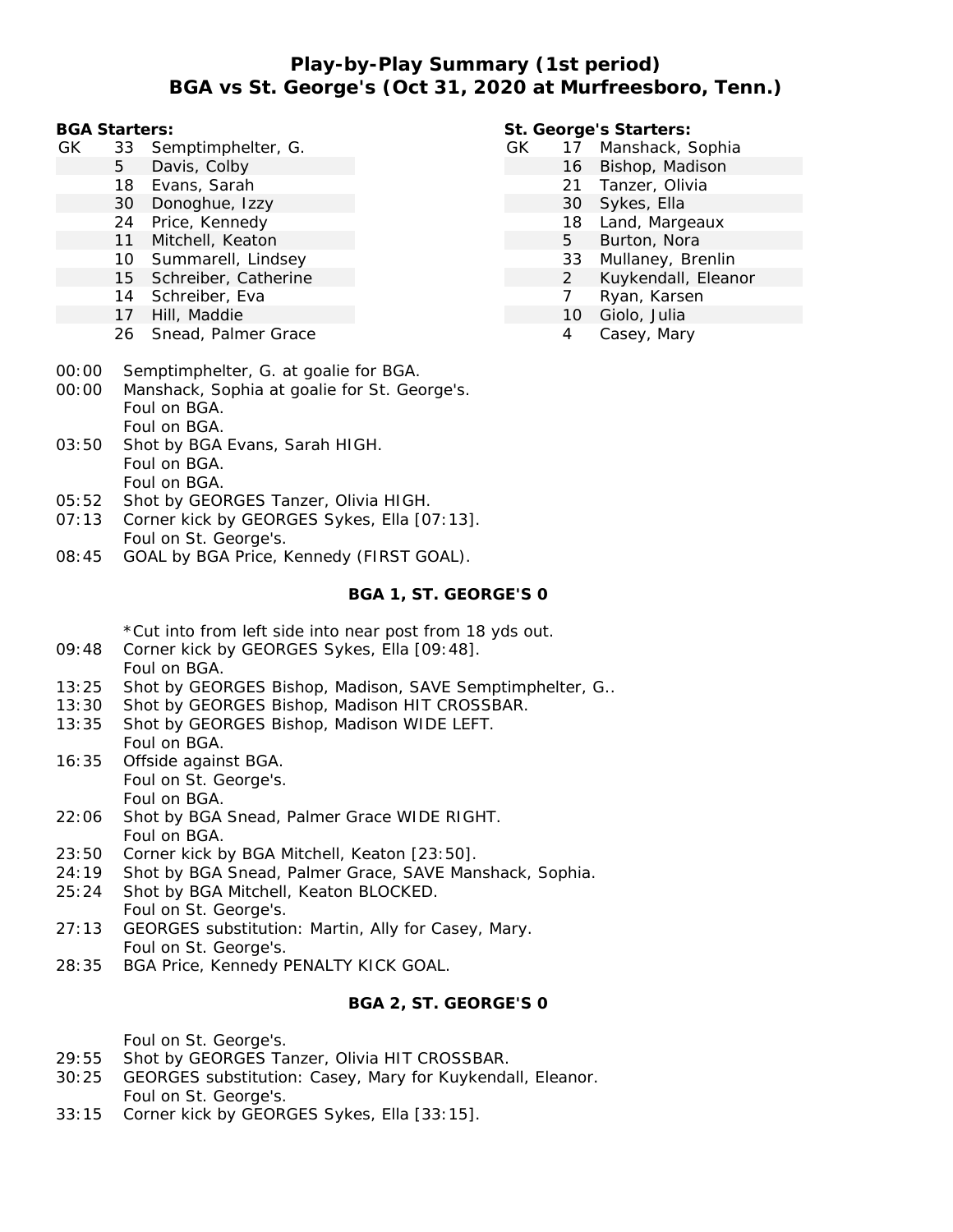# **Play-by-Play Summary (1st period) BGA vs St. George's (Oct 31, 2020 at Murfreesboro, Tenn.)**

33:58 GOAL by GEORGES Giolo, Julia.

#### **BGA 2, ST. GEORGE'S 1**

\*Taken from misplay by defender put in from 15 yds out into left corner

- 33:58 GEORGES substitution: Kuykendall, Eleanor for Sykes, Ella. Foul on St. George's.
- 39:08 Shot by BGA Schreiber, Eva, SAVE Manshack, Sophia.
- 40:00 End of period [40:00].